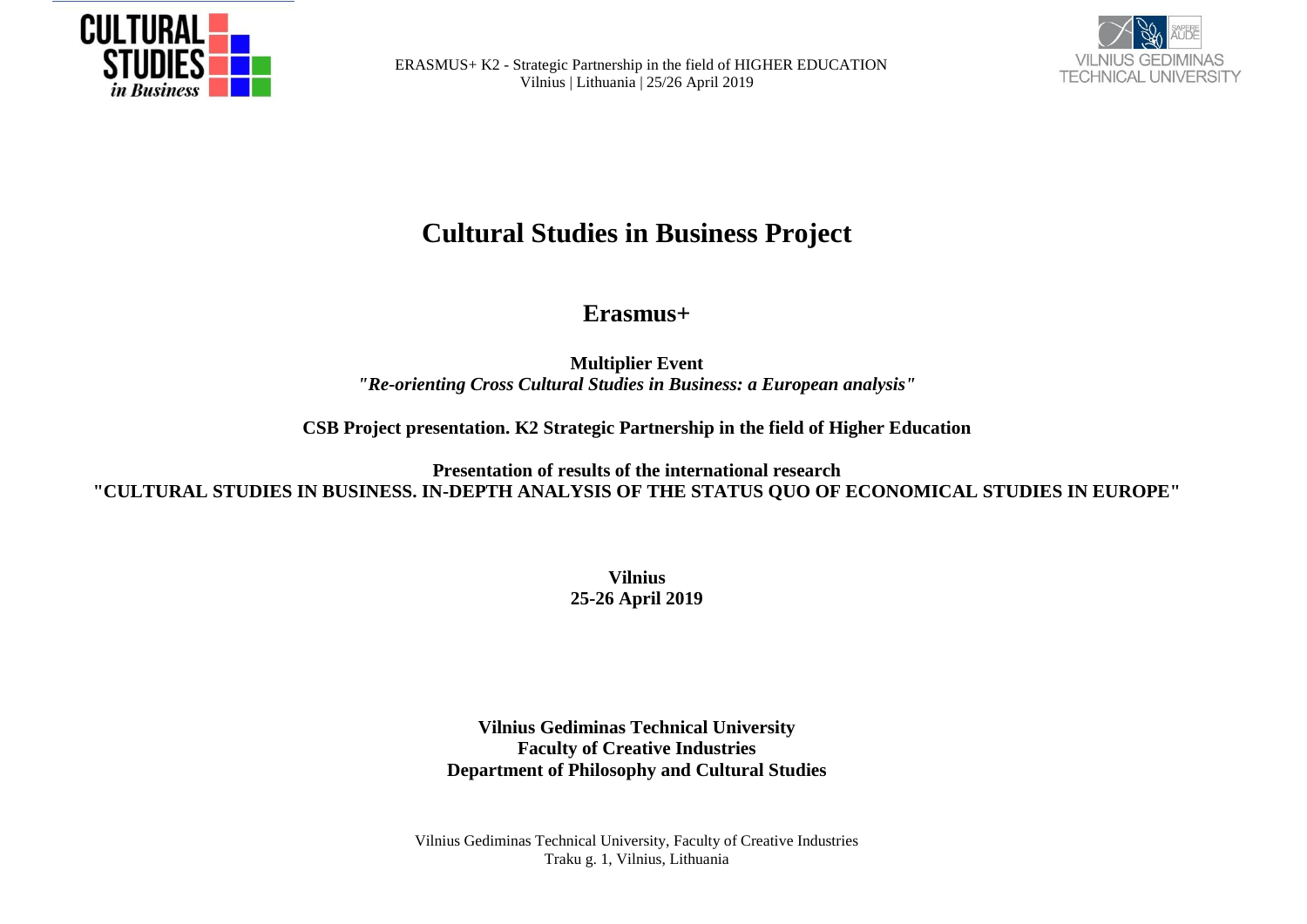



#### **Multiplier event / International Conference**

## **VISUALITY 2019: CREATIVE COMMUNICATION IN THE EMERGING CONSTELLATIONS**

## **THURSDAY, APRIL 25**

09:00-09:45 Registration of participants 09:45-10:00 Opening of conference

#### 10:00-13:50 (**SNR-I 4.3 a.**) **PLENARY SESSION WITH INTERNATIONAL EXPERTS**

*Chairman: Tomas Kačerauskas / Vytis Valatka*

10:00-10:30 Algis Mickūnas, Ohio University, USA *Vision, visuality and images*

10:30-11:00 Joseph J. Pilotta, Ohio State University, USA *Visuality, kinesthetics and health communication*

11:00-11:30 Richard L.Lanigan, Southern Illinois University at Carbondale; International Communicology institute, USA *Semiotic confusion in the phenomenology of perception: West meets East, one actuality becomes two realities*

11:30-12:10 Discussion

**12:10-12:30 Coffee break**

12:30-13:00 Audrius Martinkus. JSC "Mokomieji filmai", Lithuania *Innovation is a competitor of visuality*

13:00-13:30 John Murphy, University of Miami, USA *Community-based Budgeting and Social Change: Philosophical and Practical Considerations (ONLINE)*

13:30-13:50 Discussion 13:50-15:00 LUNCH (*Bobutės virtuvė Trakų g. 9)*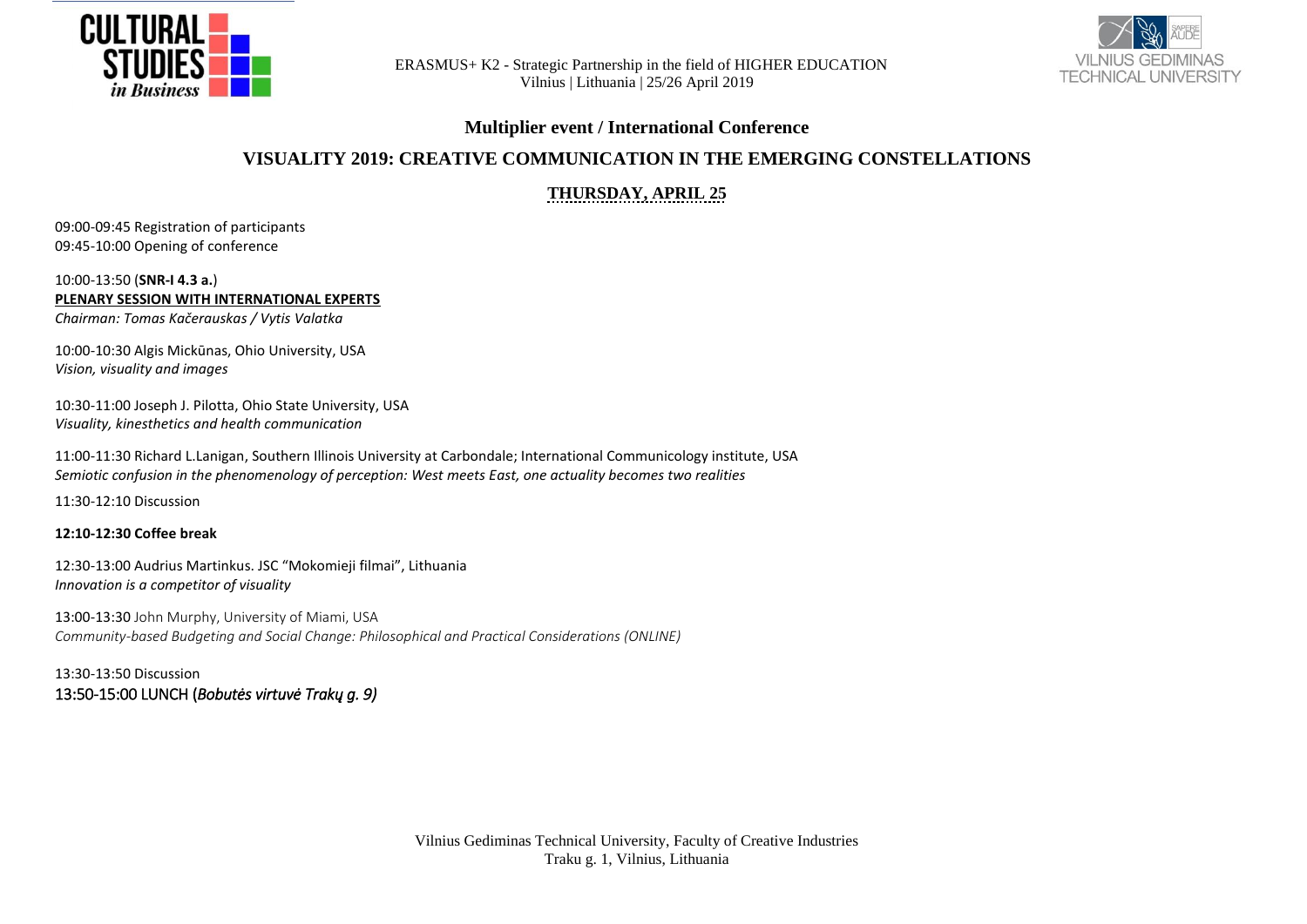



#### **THURSDAY, APRIL 25**

#### 15:00-17:40 ATLANTŲ SALĖ **PRESENTATIONS OF CSB PARTNER UNIVERSITIES**

*Chairman: Tomas Kačerauskas*

15:00-15:20 Tomas Kačerauskas, Jolanta Saldukaitytė, Ljubisha Petrushevski , Luís Moreira Pinto, VGTU, Lithuania *Presentation of results of the international research*

15:20 - 15:40 Luís Moreira Pinto, Tiago Rodrigues, Emilian Gwiadzinski, CITAD Research Center, Lusiada University of Lisbon, University of Beira Interior, Portugal; University of Lodz, Poland *City shapes vs mood*

15:40 - 16:00 Jolanta Saldukaitytė VGTU, Lithuania *What is uncanny about visualizing the face?* 

16:00 – 16:20 Loreta Axhami Zela, Mirdaim Axhami, University of Tirana, Albania *Visual communication and cultural diversity in advertising*

16:20 - 16:40 Ljubisha Petrushevski, Euro College Kumanovo, Republic Of Macedonia *Political order of the false* 

16:40 - 17:00 Miglė Černikovaitė, Vilnius University, Lithuania *Visual elements efficiency performance evaluation in e-commerce projects in Lithuania*

17:00 – 17:20 Tomas Kačerauskas, VGTU, Lithuania *Urban (un)creative constellations: cases of Vilnius's illegal settings from semiotic point of view*

17:20-17:40 Discussion **18:15** RECEPTION at the restaurant Le Bon Jour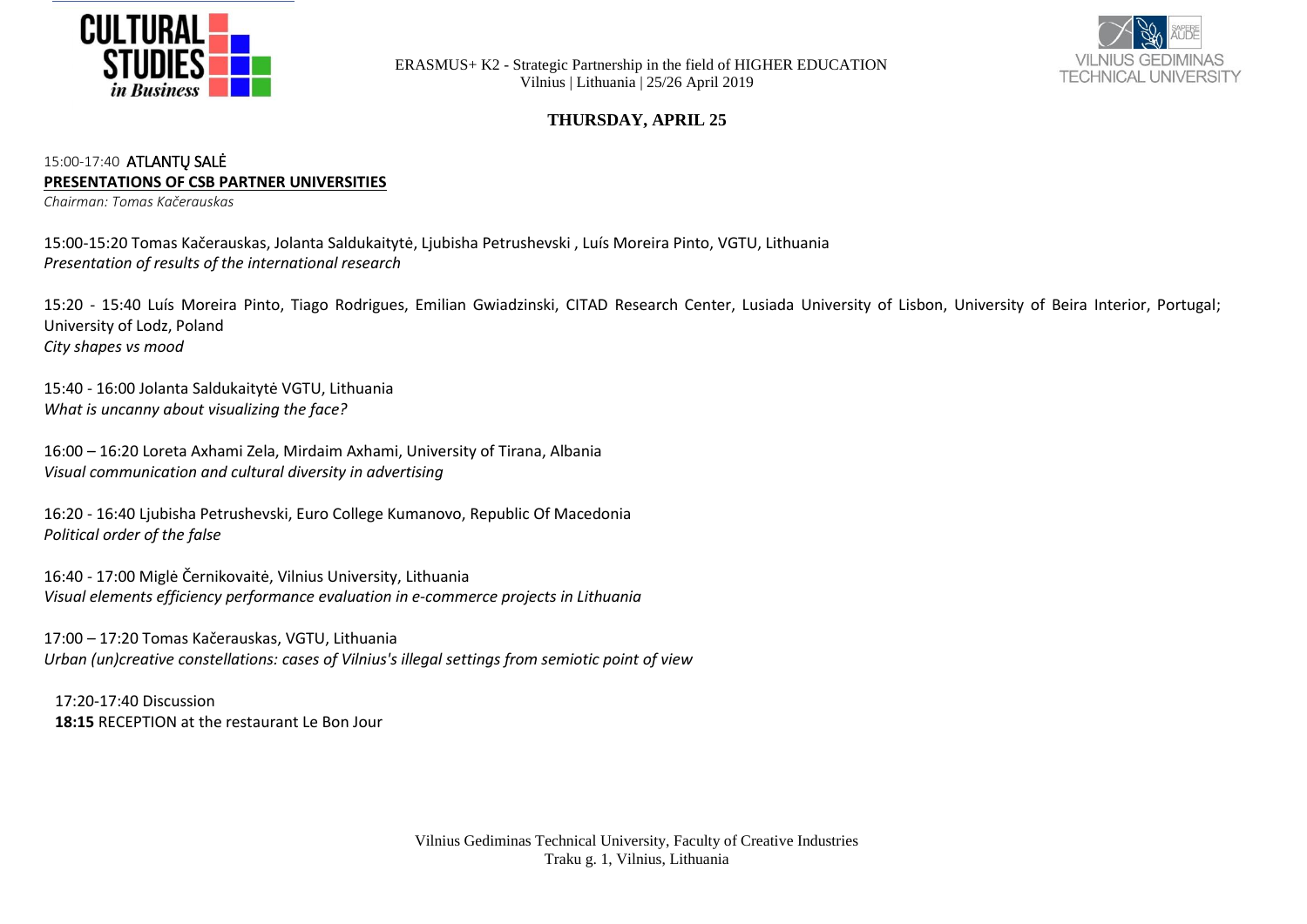



## **THURSDAY, APRIL 25 PRESENTATIONS OF INTERNATIONAL AND LOCAL EXPERTS**

| 15:00-16:00 SNR-III 222<br>SECTION 1a: VISUALITY, ARTS AND TECHNOLOGIES<br>Chairman: Alexey Timashkov<br>15:00-15:20 Raimondas Kavaliauskas, Creative Studio<br>"Wide Wings", Lithuania<br>How to encode subliminal messages in video storytelling?<br>15:20-15:40 Svitlana Pryshchenko, National Academy of<br>Culture and Arts Management, Ukraine<br>Creative technologies in advertising design: socio-cultural<br>meridians (ONLINE)<br>15:40-16:00 Viktorija Žilinskaitė-Vytienė, Živilė<br>Sederevičiūtė-Pačiauskienė, VGTU, Lithuania<br>VR, AR and Visuality: image, perspective, interactivity and<br>senses in perception<br>16:00-16:10 Discussion<br>16:10-17:10 SNR-III 222<br>SECTION 1b: VISUALITY, ARTS AND TECHNOLOGIES<br>Chairman: Ron Ringer<br>16:10-16:30 Alexey<br>Timashkov,<br>Petersburg<br>State | 15:00-16:00 SNR-III 119<br>SECTION 2a: CHALLENGES OF COMMUNICATION FOR CREATIVE<br><b>INDUSTRIES</b><br>Chairman: Aistė Ptakauskė<br>15:00-15:20 Marina Zagidullina, Chelyabinsk State University, Russia<br>Creating "atmosphere": media aesthetic analysis of journalism<br>projects<br>15:20-15:40 Malgorzata Bogunia-Borowska, Jagiellonian University,<br>Poland<br>Dualistic vision of society: a visual analysis based on front covers<br>of two Polish sociopolitical magazines: "W sieci" and "Newsweek"<br>15:40-16:00 Eglė Jaškūnienė, VGTU, Lithuania<br>Concept of visual communication: theory - research – practice<br>16:00-16:10 Discussion<br>16:10-17:10 SNR-III 119<br>SECTION 2b: CHALLENGES OF COMMUNICATION FOR CREATIVE<br><b>INDUSTRIES</b><br>Chairman: Eglė Jaškūnienė<br>16:10-16:30 Anna Sarzyńska, Jagiellonian University, Poland | 15:00-18:00 SNR-I 4.3 a.<br>SECTION 3: SEARCHING FOR THE 25TH FRAME (THE REVIEW<br>AND INTERPRETATIONS OF FILMS)<br>Chairman: Yiorgis Sakellariou<br>Yiorgis Sakellariou, Composer, Greece<br>Composing (with) Silence: Music for Stan Brakhage's "Dog<br>Star Man - Part 1" (presentation of film "Dog Star Man")<br>Ignas Staškevičius, Audrius Lelkaitis, Independent producer,<br>Vilnius University, Lithuania<br>Two Irresistible Forces: Creativity vs. Gravity (presentation of<br>film "A Universal Attraction")<br>Skaiste Jauraite, Freelancer Video director and editor,<br>Lithuania<br>In Praise of Action. Stunt-people in Film Industry (presentation<br>of film "In Praise of Action")<br>Kirk Johnson, Roberta Jablonskyte, The Animation Workshop,<br>VIA University College, Denmark<br>Cine-versity<br>Discussion |
|------------------------------------------------------------------------------------------------------------------------------------------------------------------------------------------------------------------------------------------------------------------------------------------------------------------------------------------------------------------------------------------------------------------------------------------------------------------------------------------------------------------------------------------------------------------------------------------------------------------------------------------------------------------------------------------------------------------------------------------------------------------------------------------------------------------------------|------------------------------------------------------------------------------------------------------------------------------------------------------------------------------------------------------------------------------------------------------------------------------------------------------------------------------------------------------------------------------------------------------------------------------------------------------------------------------------------------------------------------------------------------------------------------------------------------------------------------------------------------------------------------------------------------------------------------------------------------------------------------------------------------------------------------------------------------------------------|----------------------------------------------------------------------------------------------------------------------------------------------------------------------------------------------------------------------------------------------------------------------------------------------------------------------------------------------------------------------------------------------------------------------------------------------------------------------------------------------------------------------------------------------------------------------------------------------------------------------------------------------------------------------------------------------------------------------------------------------------------------------------------------------------------------------------------------|
| Transport University, Russia<br>Creativity of destructiveness in visual arts                                                                                                                                                                                                                                                                                                                                                                                                                                                                                                                                                                                                                                                                                                                                                 | Sightseeing, shooting, showing. Socio-cultural aspects of tourist<br>photography                                                                                                                                                                                                                                                                                                                                                                                                                                                                                                                                                                                                                                                                                                                                                                                 |                                                                                                                                                                                                                                                                                                                                                                                                                                                                                                                                                                                                                                                                                                                                                                                                                                        |
| 16:30-16:50 Yong Liu, University Brunei Darussalam,<br><b>Brunei</b><br>Stereoscopic 3d ontology and narrative engagement<br>16:50-17:10 Leonardas Rinkevičius, KTU, Lithuania<br>Visual dimension in the public diffusion of innovations:<br>historical evidence and contemporary controversies                                                                                                                                                                                                                                                                                                                                                                                                                                                                                                                             | 16:30-16:50Larisa Piskunova, Igor Yankov, Akbar Tengku Oki Al,<br>Yekaterinburg, Ural Federal University, Russia<br>Architectural avant-garde: social historical experience in the<br>context of colonial and postcolonial practices<br>16:50-17:10 Aiste Ptakauske, VGTU, Lithuania<br>The hero's journey in a converging world<br>17:10-17:20 Discussion                                                                                                                                                                                                                                                                                                                                                                                                                                                                                                       |                                                                                                                                                                                                                                                                                                                                                                                                                                                                                                                                                                                                                                                                                                                                                                                                                                        |
| 17:10-17:20 Discussion                                                                                                                                                                                                                                                                                                                                                                                                                                                                                                                                                                                                                                                                                                                                                                                                       |                                                                                                                                                                                                                                                                                                                                                                                                                                                                                                                                                                                                                                                                                                                                                                                                                                                                  |                                                                                                                                                                                                                                                                                                                                                                                                                                                                                                                                                                                                                                                                                                                                                                                                                                        |

**18:15 RECEPTION** at the restaurant Le Bon Jour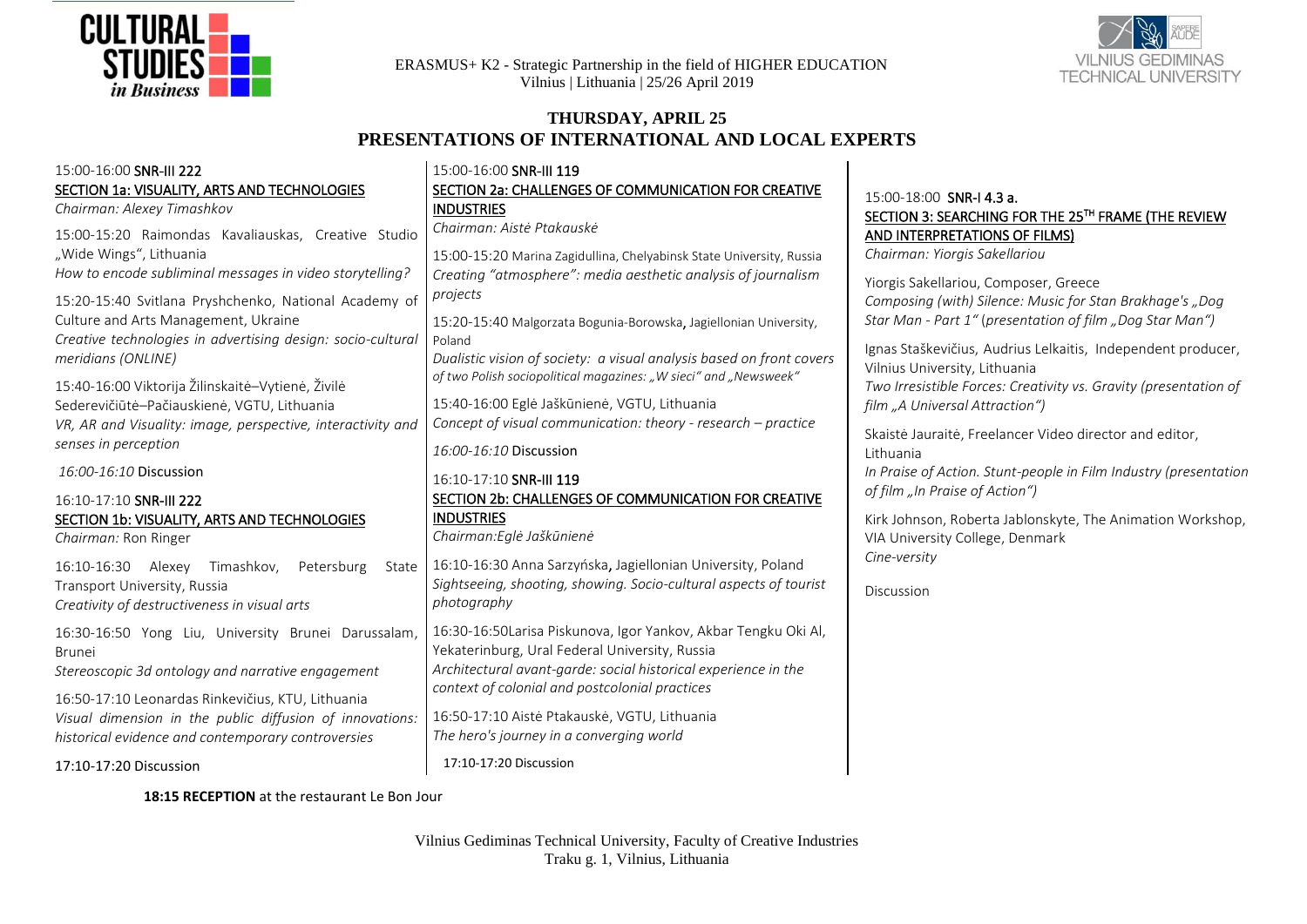



#### **FRIDAY, APRIL 26**

#### 8:30-10:00 **EXCURSION TO VGTU CREATIVITY AND INNOVATION CENTER "LINKMENŲ FABRIKAS"**

## **PRESENTATIONS OF INTERNATIONAL AND LOCAL EXPERTS**

| 10:15-11:15 SNR-III 222                                                                                                                                                                                                   | 10:15-11:45 SNR-III 119                                                                                                                                                                                                                     | 10:15-11:45 SNR-I 4.3 a.                                                                                                                                            |
|---------------------------------------------------------------------------------------------------------------------------------------------------------------------------------------------------------------------------|---------------------------------------------------------------------------------------------------------------------------------------------------------------------------------------------------------------------------------------------|---------------------------------------------------------------------------------------------------------------------------------------------------------------------|
| SECTION 4a: VISUALITY AND PHILOSOPHY OF                                                                                                                                                                                   | <b>SECTION 5a: VISUALITY IN EDUCATION</b>                                                                                                                                                                                                   | SECTION 6a: VISUALITY IN ENTERTAINMENT INDUSTRIES                                                                                                                   |
| <b>COMMUNICATION</b>                                                                                                                                                                                                      | Chairman: Sharaf Rehman                                                                                                                                                                                                                     | Chairman: Nuno Amaral Jerónimo                                                                                                                                      |
| Chairman: Richard L.Lanigan                                                                                                                                                                                               |                                                                                                                                                                                                                                             |                                                                                                                                                                     |
| 10:15-10:35 Eric M. Kramer, University of Oklahoma, USA<br>Visiocentrism and Ontogenesis: The Threat to Truth (ONLINE)                                                                                                    | 10:15-10:35 Stanislavas Dadelo, Aleksandras Krylovas,<br>Natalija Kosareva VGTU, Lithuania<br>Training management evaluation by visualization                                                                                               | 10:15-10:35 Nuno Amaral Jerónimo, Benilde Reis, University of<br>Beira Interior, Portugal<br>The eternal sunshine of the spotless kind                              |
| 10:35-10:55 Kristina Stankevičiūtė, VGTU, Lithuania<br>The new social ethos for creativity, or will morality beat talent?                                                                                                 | 10:35-10:55 Sharaf Rehman, Parminder Sandhu, University of<br>Texas Rio Grande Valley, USA<br>Leveraging visuals in instructional materials                                                                                                 | 10:35-10:55 Irena Darginavičienė, Indrė Ignotaitė, VGTU,<br>Lithuania<br>Code-switching in digital communication                                                    |
| 10:55-11:15 Dalia Marija Stančienė, Andrejus Larionovas,<br>Klaipeda University, Lithuania<br>Communication of the human and the world: Maurice<br>Merleau-Ponty, Eugen Fink, Vincentas Vyčinas<br>11:15-11:25 Discussion | 10:55-11:15 Virginijus Valentinavičius, Gintarė Žemaitaitienė,<br>Mykolas Romeris University, Lithuania<br>Marketing to generation Z: a case study of the latest<br>recruitment to communication studies at Mykolas Romeris<br>university   | 10:55-11:15 Mateusz Malarczyk, Uniwersity of Warsaw,<br>Poland<br>"Young pope" as a metaphor of modern society and catholic<br>church                               |
|                                                                                                                                                                                                                           | 11:15-11:35 Lina Stasiūnaitė, Oksana Jankuvienė, Donatas<br>Kriukas, Vilniaus Salomeja Neris gymnasium, Lithuania<br>Media: to understand and to create (the implementation of<br>the media education in schools)<br>11:35-11:45 Discussion | 11:15-11:35 Liudmila Starostova, The Boris Yeltsin Presidential<br>Center, Russia<br>New visuality as a challenge to understanding museum<br>11:35-11:45 Discussion |

11:45-12:05 Coffee break (SNR-I 4.3 a. and SNR-III 223)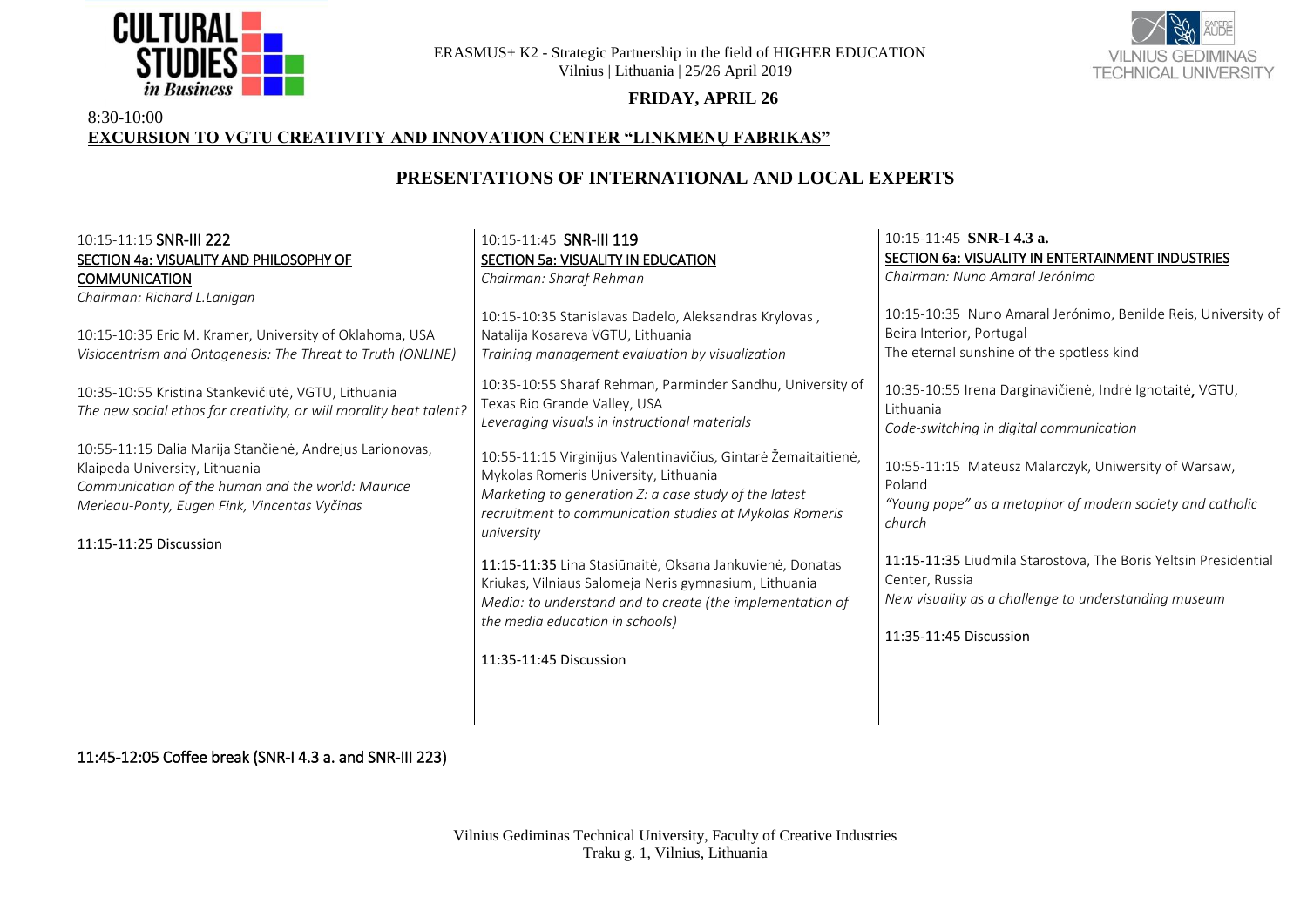



#### **FRIDAY, APRIL 26 PRESENTATIONS OF INTERNATIONAL AND LOCAL EXPERTS**

| 12:05-13:25 SNR-III 222<br>SECTION 4b: VISUALITY AND PHILOSOPHY OF<br><b>COMMUNICATION</b><br>Chairman: Algis Mickūnas<br>12:05-12:25 Žilvinė Gaižutytė-Filipavičienė, Lithuanian Culture<br>Research Institute<br>From visuality to visibility: media regime and capital<br>12:25-12:45 Nerijus Stasiulis, VGTU, Lithuania<br>Wittgenstein: picture and happy communication<br>12:45-13:05 Nuno Amaral Jerónimo, Angelė Tamulevičiūtė,<br>University of Beira Interior, VGTU, Lithuania | 12:05-13:05 SNR-I 4.3 a.<br>12:05-13:25 SNR-III 119<br>SECTION 5b: VISUALITY IN EDUCATION<br>Chairman: Liudmila Starostova<br>Chairman: Vilija Grincevičienė<br>12:05-12:25 Vilija Grincevičienė, VGTU, Lithuania<br>University, Republic of Belarus<br>Visuality in the educational space: historiographic approach<br>selfies and social act<br>12:25-12:45 Ilona Valantinaitė, Živilė Sederevičiūtė-<br>Pačiauskienė, VGTU, Lithuania<br>Visual communication in divergent thinking<br>valley, USA<br>12:45-13:05 Vaidotas Grigas, VGTU, Lithuania<br>Photography in the educational process | SECTION 6b: VISUALITY IN ENTERTAINMENT INDUSTRIES<br>12:05-12:25 Irina Poleshchuk, European Humanities<br>Aestheticization of everyday life in digital world: between<br>12:25-12:45 Sharaf Rehman, University of Texas Rio Grande<br>Display rules, emoticons, and emoji in intimate communication<br>12:45-13:05 Tomas Mitkus, Vaida Nedzinskaitė-Mitkė, VGTU, |
|------------------------------------------------------------------------------------------------------------------------------------------------------------------------------------------------------------------------------------------------------------------------------------------------------------------------------------------------------------------------------------------------------------------------------------------------------------------------------------------|-------------------------------------------------------------------------------------------------------------------------------------------------------------------------------------------------------------------------------------------------------------------------------------------------------------------------------------------------------------------------------------------------------------------------------------------------------------------------------------------------------------------------------------------------------------------------------------------------|------------------------------------------------------------------------------------------------------------------------------------------------------------------------------------------------------------------------------------------------------------------------------------------------------------------------------------------------------------------|
| The assault of laughter: A Powerful Communication Tool                                                                                                                                                                                                                                                                                                                                                                                                                                   | 13:05-13:25 Elena Kocai, Vaida Asakavičiūtė, VGTU, Lithuania<br>Laughing and learning? The use of humour in university                                                                                                                                                                                                                                                                                                                                                                                                                                                                          | Lithuania<br>Filmmakers' perceptions of higher education: Lithuanian case                                                                                                                                                                                                                                                                                        |
| 13:05-13:25 Paulius Jevsejevas, Vilnius University, Lithuania<br>The animal face in social media                                                                                                                                                                                                                                                                                                                                                                                         | teaching                                                                                                                                                                                                                                                                                                                                                                                                                                                                                                                                                                                        | 13:05 - 13:15 Discussion                                                                                                                                                                                                                                                                                                                                         |
| 13:25 - 13:35 Discussion                                                                                                                                                                                                                                                                                                                                                                                                                                                                 | 13:25 - 13:35 Discussion                                                                                                                                                                                                                                                                                                                                                                                                                                                                                                                                                                        |                                                                                                                                                                                                                                                                                                                                                                  |

**13:35-14:40 LUNCH** (*Bobutės virtuvė, Trakų g. 9)*